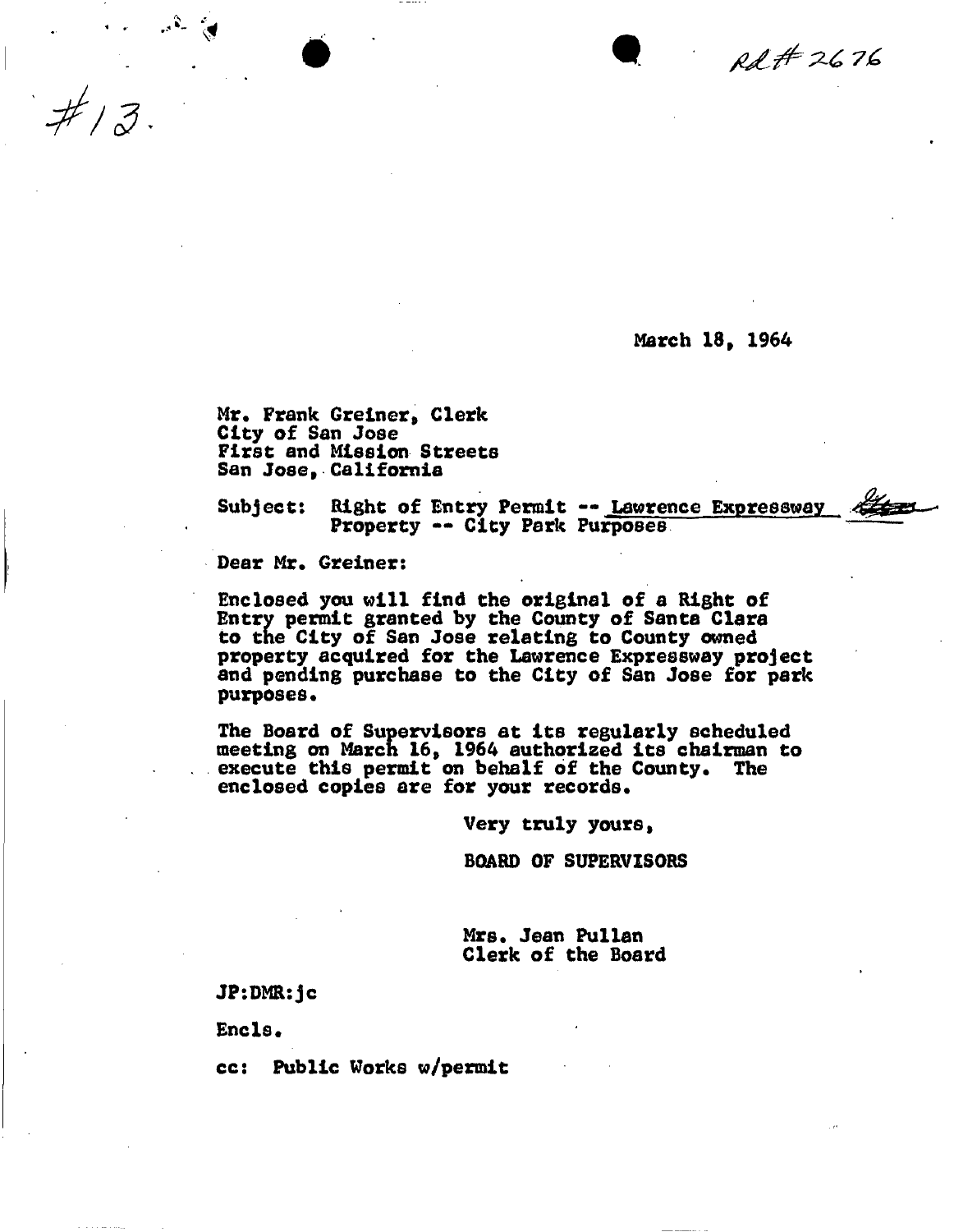## BOARD OF SUPERVISORS

### RIGHT OF ENTRY

Permission is hereby granted to the City of San Jose, its. agents, employees and contractors, to enter upon that portion of the undersigned s land as described on Exhibit "A", which is attached hereto, incorporated herein by reference and made a part hereof as though set forth at length herein, for the purpose of surveying, grading and planting bushes, shrubbery, trees and any and all other similar growths as are normally associated with public parks.

It is understood that this permission is not a waiver in any way of the right to compensation for such land or of any remedy authorized by law to secure payment therefor.

This permission is granted on the understanding that the City of San Jose will hereafter, without unnecessary delay, negotiate with the undersigned and any other person, if any, having any right, title or interest in the property described in Exhibit "A" to agree upon terms of compensation, and that if any agreement cannot be reached. the City of San Jose will promptly commence eminent domain proceedings to have such compensation determined. This permission shall continue in effect pending such neogitations.

Dated: MAR 1 6 1964

COUNTY OF SANTA CLARA, a political subdivision of the State of Calif.

**ATTEST:** 

Clerk of the Board of Supervisors DONALD M. RAINS Assistant Clerk Board of Supervisors appured a té forme

MAR 1 6 1964 Date APPROVED M REI CE CC PC DPW FLO ABSTAINS:  $183$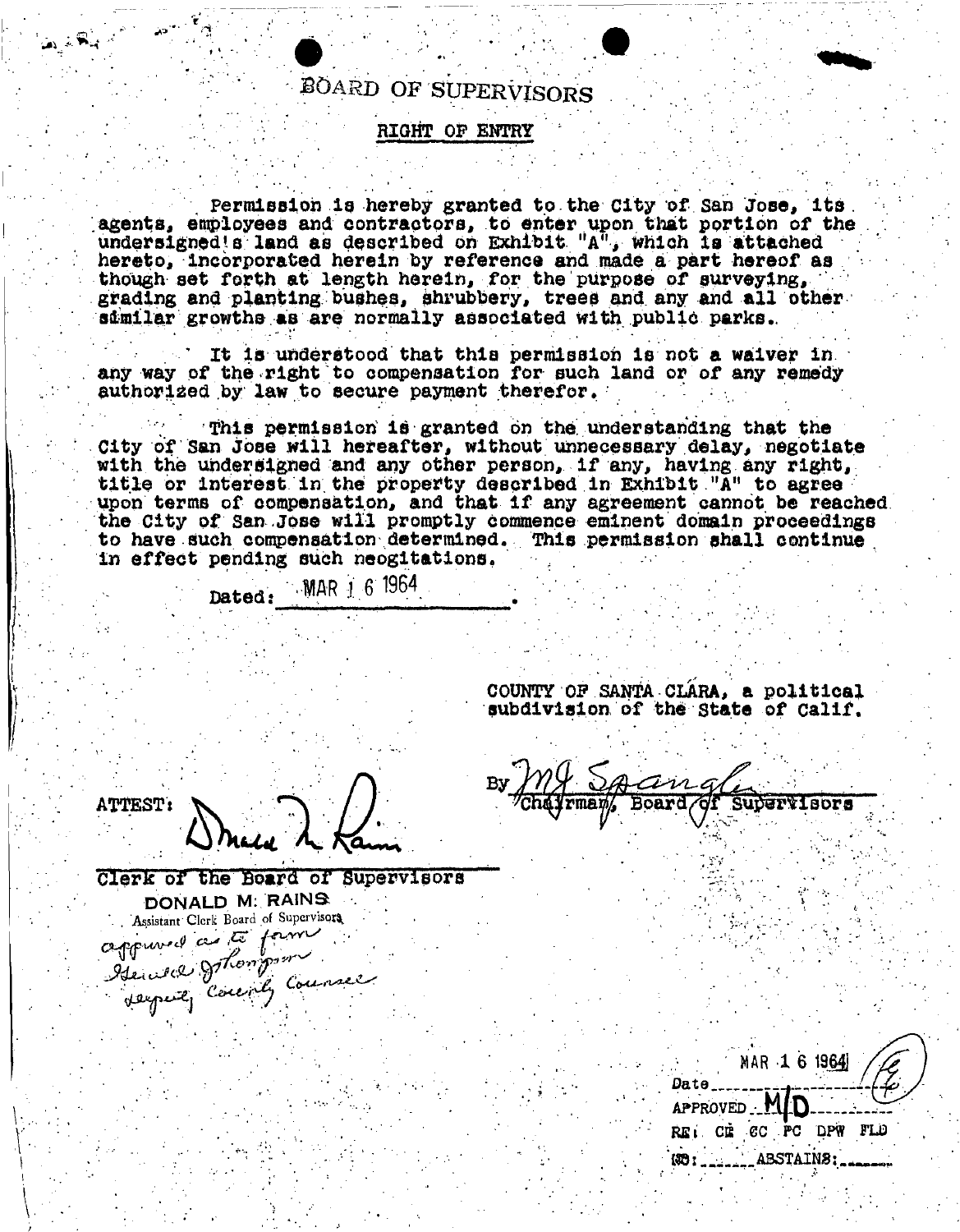Beginning at the point of intersection of the Southerly line of Tract Number 2000 as said line is shown on that certain map filed for record in Book 132 of maps at pages 24 and 25 in the Office of the Recorder, County of Santa Clara, State of California with a Westerly line of Tract Number 1976 as said line is shown on that certain map filed for record in Book 93 of Maps at page 54 in the office of said Recorder, said point being Westerly 11.73 feet from the most Southerly corner of said Tract Number 2900; thence from said point of be-<br>ginning North 73 36' 00" West for a distance of 308.63 feet along said Scutherly line of Tract Number 2900 to a point; thence along a curve to the right from a tangent bearing South  $11'$  O4' 16" West through a central angle of 9<sup>0</sup>30' 26" with a radius of 2366 feet and<br>a length of 392.60 feet to a point; thence South 20<sup>0</sup>34' 42" West for a distance of 496.34 feet to a point; thence along a tangent curve to the left through a central angle of 25° 08' 30" with a radius of 1683 feet and a length of 738.51 feet to a point; thence South  $4^{\circ}$  33' 48" East for a distance of 97.70 feet to a point in the Northerly line of Tract Number 1893 as said line is shown on that certain map filed for record in Book 108 of maps at page 34 in the office of said recorder;<br>thence South 79 08' 40" East along said Northerly line of Tract Number 1893 for a distance of 114.98 feet to the intersection thereof with the Westerly line of the aforementioned Tract Number 1978; thence Northerly along the various courses and distances of the Westerly line of said Tract Number 1978 to the point of beginning.

Excepting and reserving unto the County of Santa Clara any and all rights of ingress to or egress from the land herein conveyed over and across the Westerly line thereof.

It is the purpose of the foregoing exception and reservation to provide that no casement of access shall attach or be appurtenant to the property hereby conveyed by reason of the fact that the same abuts upon a County Freeway.

#### EXHIBIT "A"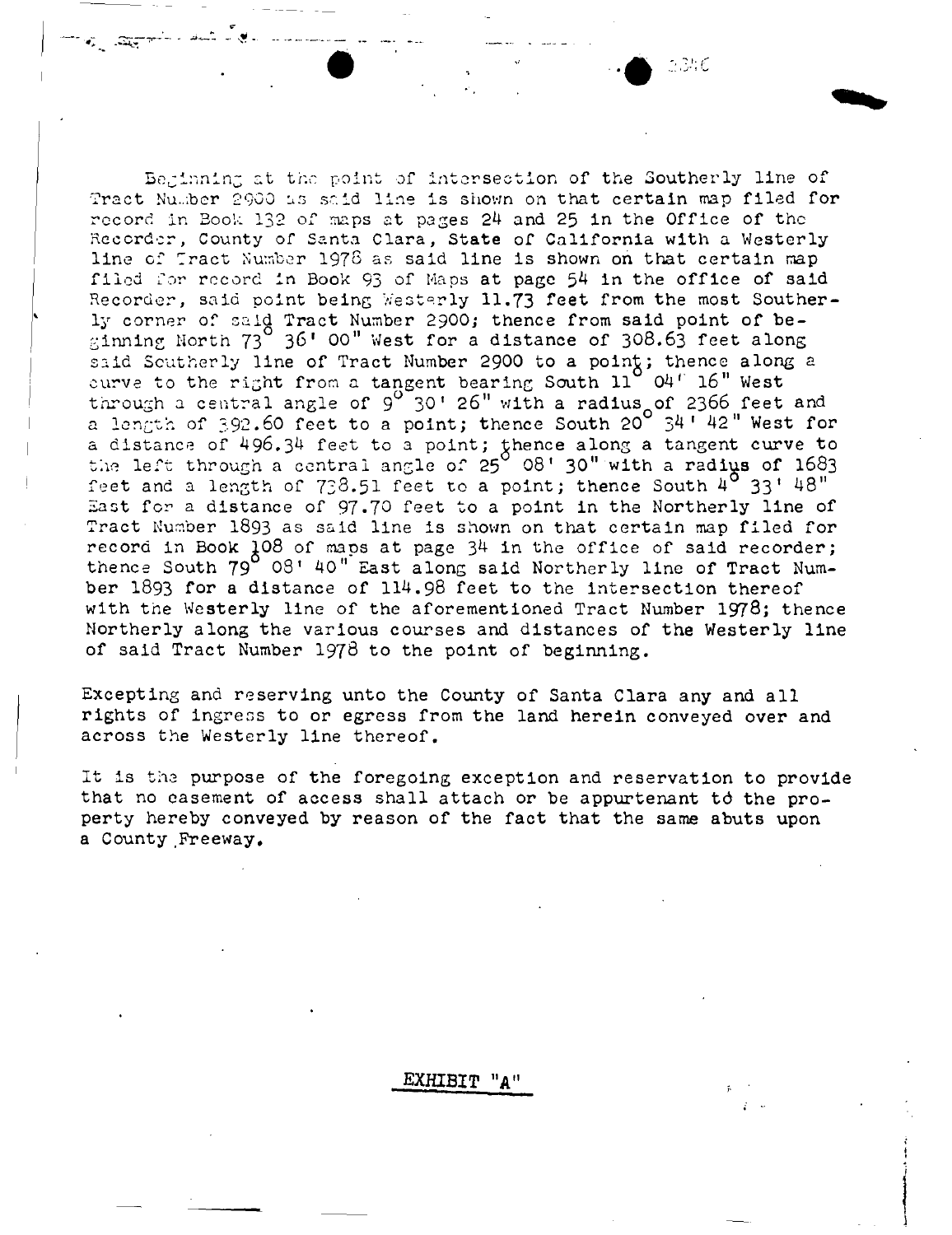# **RECEIVED** PUBLIC WORKS FEB 19 10 51 AM '64 COUNTY OF SANTA GI ARA

 $\hat{\mathbf{r}}$ 

 $\dot{\gamma}$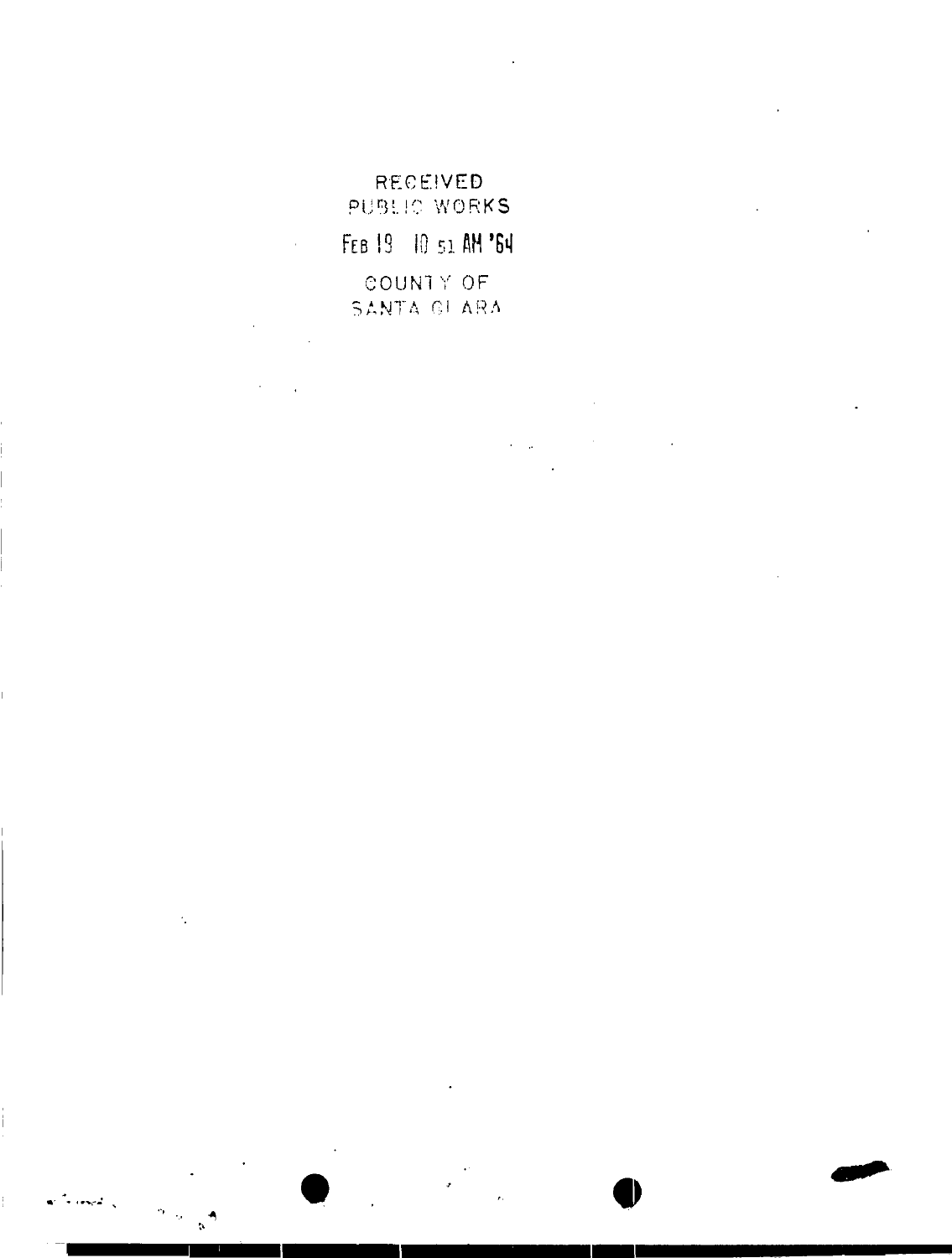| $\sim$<br>$\sim$      | تەر بىرى بىر   |                                                               |               |
|-----------------------|----------------|---------------------------------------------------------------|---------------|
| county                | of santa clara |                                                               | S.D. 4        |
| $\tilde{\phantom{a}}$ | <b>NAO</b>     | TRANSMITTAL MEMORANDUM<br>DEPARTMENT OF PUBLIC WORKS<br>DATE: | March 6, 1964 |
| FOR:                  |                | March 16<br>BOARD OF SUPERVISORS AGENDA OF                    | $,19$ 64      |

FROM: Hodge, Right of Way Division, Public Works

TITLE: Right of Entry to the City of San Jose Pending Purchase for Park Purposes of Lawrence Expressway Unit V1 - Excess Land

#### DESCR IPTION:

Parcel 2846-19, 20

City requires said Right of Entry in order to begin grading, planting bushes and trees incident to development of a public park. Full agreement and deed is being processed and will be presented to the Board at a later date.

Ą,

|              | AGENDA DATA |  |
|--------------|-------------|--|
| DATE:        |             |  |
| ITEM NO:     |             |  |
| BOARD ACTION |             |  |
|              |             |  |
|              |             |  |

APPROVED:

JAMES T. POTT, COUNTY ENGINEER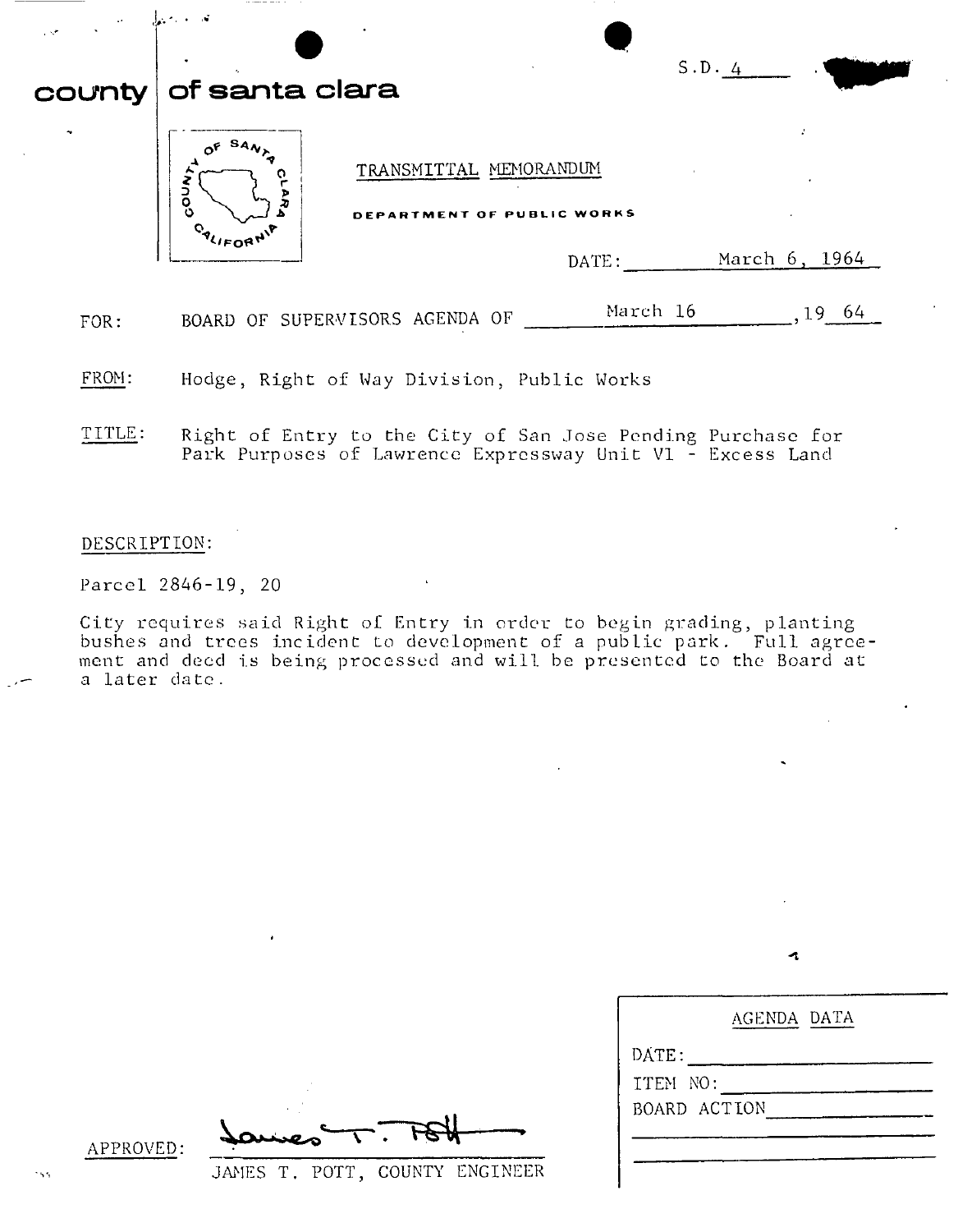March 18, 1964

Mr. G. R. Gunn, Manager Pacific Gas.& Electric Company 750 West Olive Avenue Sunnyvale, California

Subject: Service Riser Pipe Agreement -- Lawrence Expressway and Arques

~----------------

Dear Mr. Gunn:

•

Enclosed you will find the original and one copy of a Service Riser Pipe Agreement between the County of Santa Clara and the Pacific Gas and Electric Company relating to installation and maintenance of a service riser pipe on the southwest riser quadrant at the Lawrence Expressway and Arquea Avenue.

The Board of Supervisors at its regularly scheduled meeting on March 16, 1964 authorized its chairman to execute this agreement on behalf of the County.

We are also enclosing a certified excerpt of the minutes covering this action. After execution on behalf of the Pacific Gas and Electric Company, we would appreciate your returning the fully executed copy to this office.

Very truly yours,

BOARD OF SUPERVISORS

Mrs. Jean Pullan Clerk of the Board

JP:DMR:jc

Encls.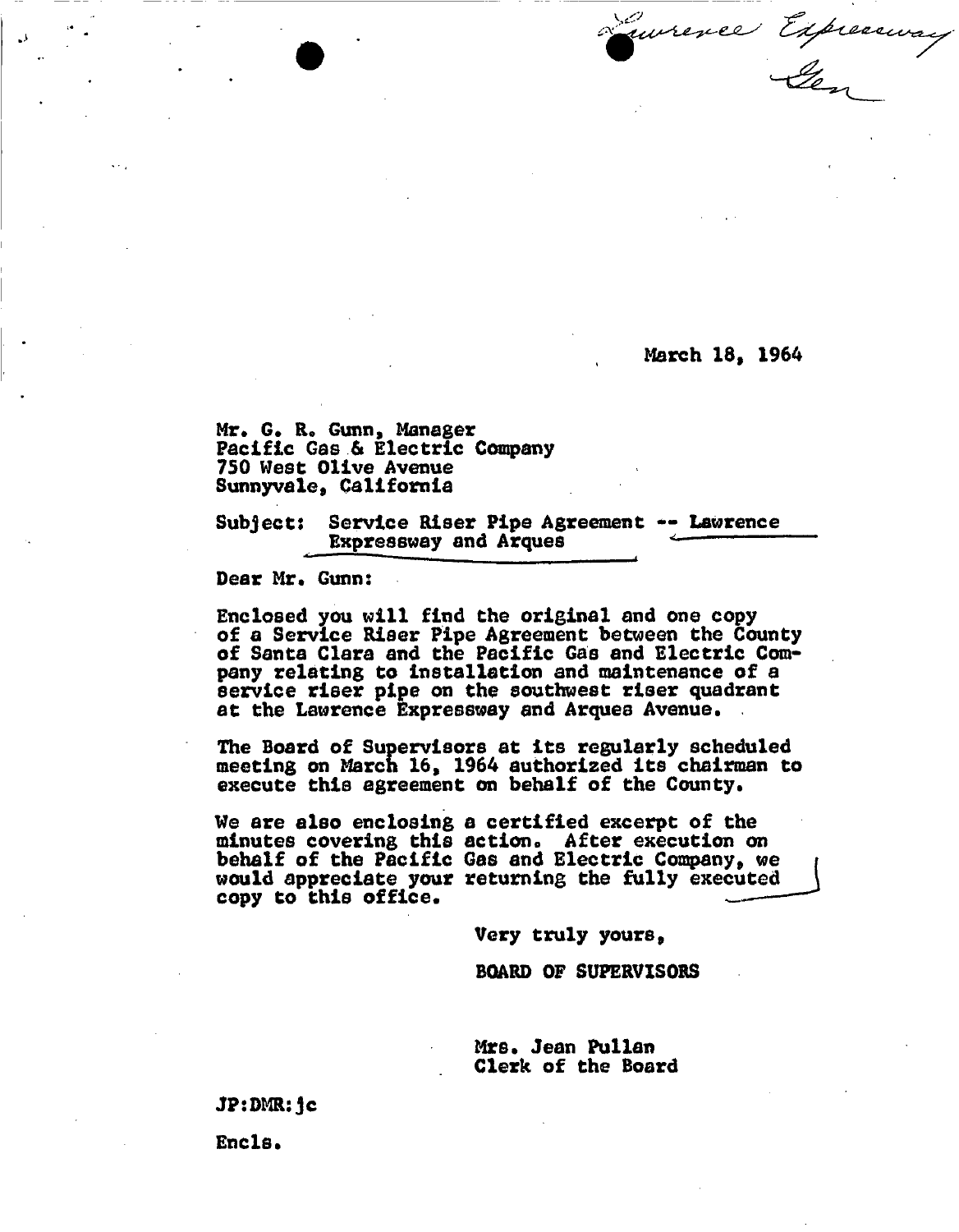March 23, 1964

#### Pacific Gas and Electric Company Sunnyva le, California .  $\epsilon_{\rm c} \rightarrow \epsilon_{\rm f}$

The following is an excerpt from the minutes of the meeting of the Board of Supervisors of the County of Santa Clara held March 16, 1964, Minute Book  $#38:$ 

 $\bullet$ 

"On motion of Supervisor Mehrkens, seconded by Supervisor Sanchez, it is unanimously ordered that the Chairman be authorized to execute an agreement betWeen the County and the Pacific Gas and Electric Company covering installation and maintenance of Service Riser Pipe on pole located on the Northwest corner of Lawrence Expressway at Arques Avenue, in accordance with the terms and conditions of said agreement."

> ATTEST: JEAN PULLAN Clerk of the Board

> > By:

Deputy Clerk

, .

,  $\sim$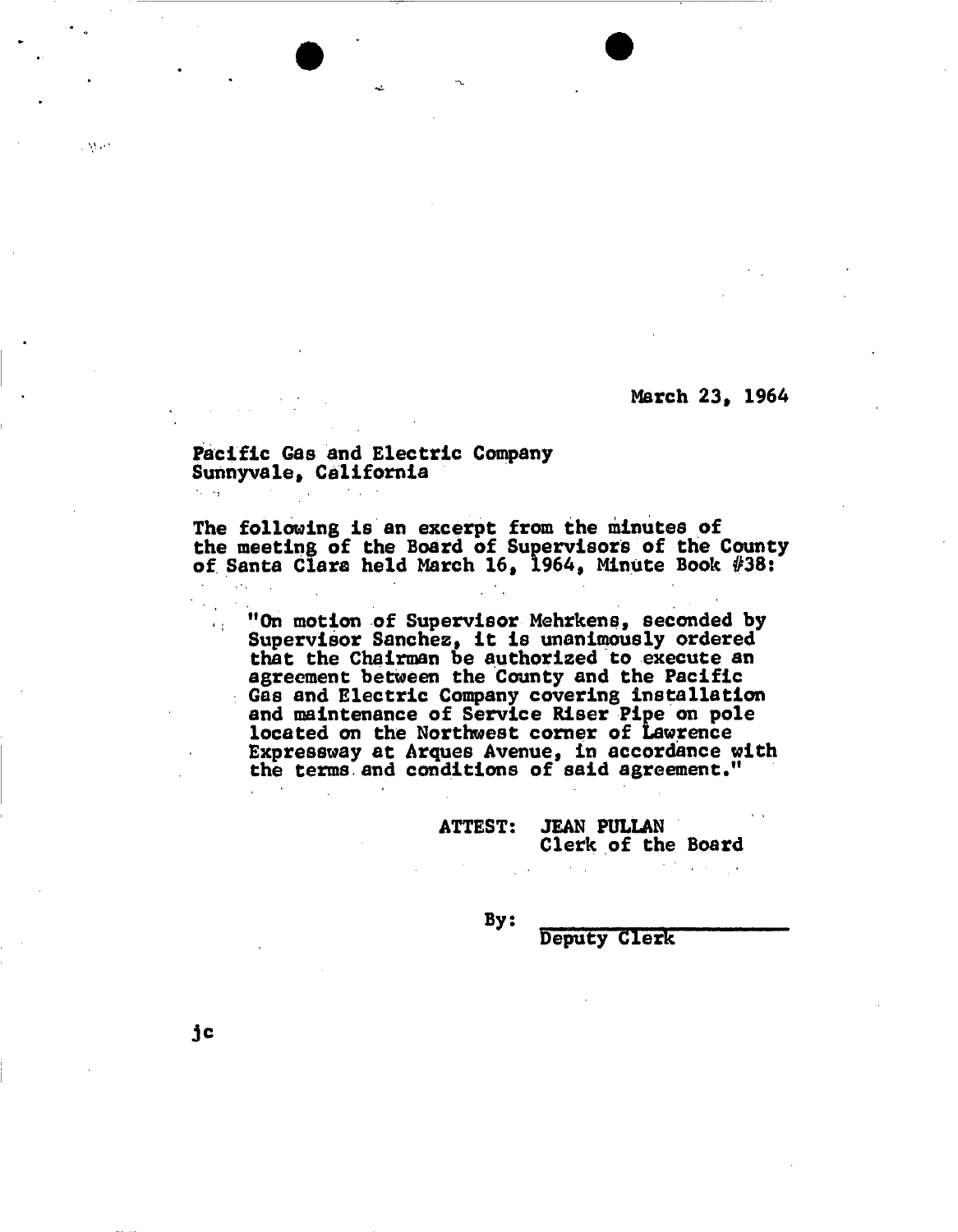4516 REV. 6-61 60 PDS PERMITTEE' **[7] DIVISION OFFICE** 

#### AGREEMENT COVERING SERVICE RISER PIPE

AGREEMENT between PACIFIC GAS AND ELECTRIC COMPANY, a California corporation, hereinafter called Pacific, and COUNTY OF SANTA CLARA 

1. Pacific hereby gives Permittee permission, free of rent and on the terms and conditions herein stated, to install, maintain and use equipment, consisting of a service riser pipe and wires and appliances connected therewith, on the pole which is designated below or on the reverse side hereof or on the sheet attached hereto.

2. Permittee shall install and maintain said equipment at its sole risk and expense in the location on said pole designated by Pacific and up to a point eight feet above the ground level. When making such installation Permittee shall leave such length of conductor at the top of said riser pipe as may be necessary, and shall furnish such other materials as may be required, to enable Pacific to complete the connection to its overhead system. Pacific will make no charge for completing said installation. Pacific will thereafter maintain said installation above said eight-foot level at Permittee's expense.

3. In the event Pacific desires to have said equipment rearranged on said pole or relocated upon another pole, Pacific shall at its expense rearrange, or detach and reinstall, said equipment above said eight-foot level, and Permittee shall supply any additional materials required therefor and perform all work below said level at its sole risk and expense.

4. Within thirty days after being given written notice by Pacific to do so, and on condition that Pacific shall have removed Permittee's equipment down to said eight-foot level, Permittee shall remove the remainder of said equipment from said pole, and at the expiration of said time all rights of Permittee to use said pole shall cease. If Permittee shall not have removed said equipment from said pole within said time Pacific shall have the right to do so at Permittee's risk and expense.

5. This permission shall not be assigned in whole or in part without the written consent of Pacific first being had.

6. Any notice to Permittee hereunder shall be deemed given on the date of its deposit in a United States post office enclosed in an envelope, postage prepaid, and addressed to Permittee at last known address.

7. Time is of the essence hereof. MAR 1 6 1964 

RISER POLE LOCATION: PACIFIC GAS AND ELECTRIC COMPANY N/W CORNER LAWRENCE EXPRESSWAY ARQUES SUNNYVALE INC. Division Manager San Jose EXPRESSWAY COUNTY OF SANTA CLARA- $A L R E M C E$ Chairman of the Board of Supervisors SOUTH WEST 20 West Hedding, San-Jose, California RISER OUADRANT  $t^I \searrow g_{B^* \rho_{ABQ}^I}$ CC: Public Marks 3-26-64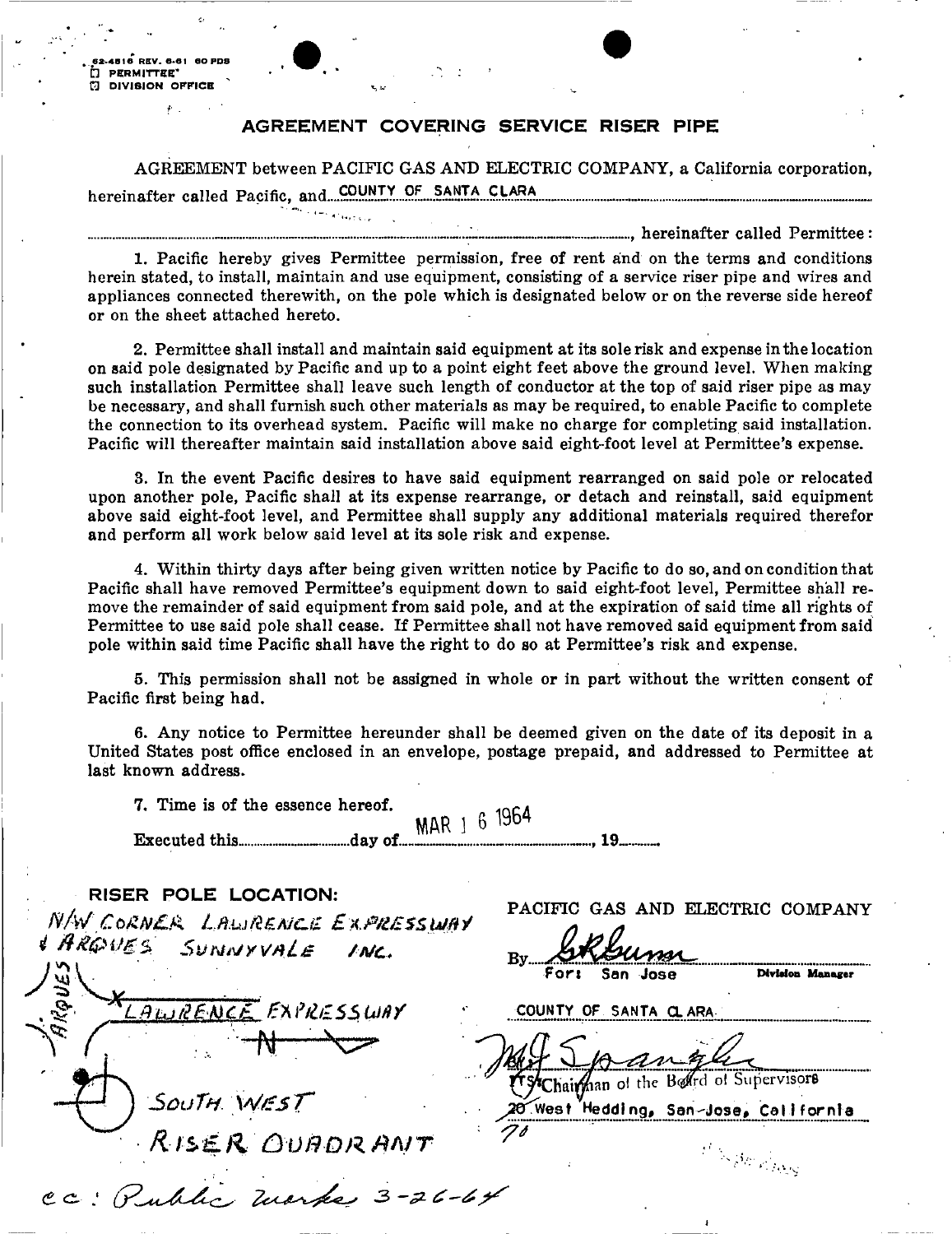RECHIVED<br>BOARD OF THE FRYISORS MAR 25 - 1 3 : AM '64 COUNTY OF

 $\mathbf{r}$